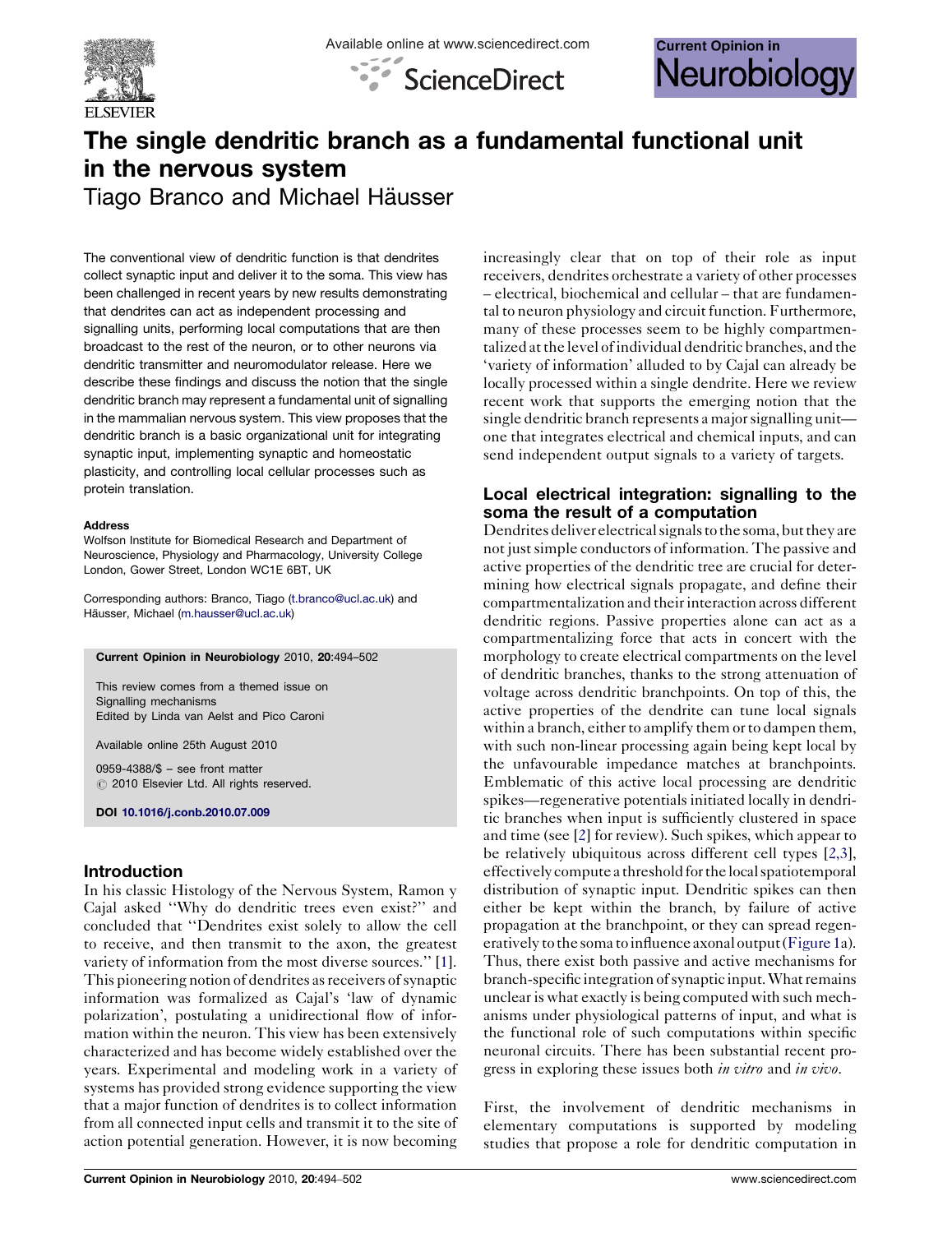

Different forms of functional compartmentalization in single dendritic branches.

Schematic representation of a simplified dendritic tree showing how single dendrites exhibit local integration and transmission of information on different levels. (a) Electrical integration of synaptic inputs to a single branch is then passed on to the rest of the neuron. (b) Feedback signalling restricted to a small cluster of spines. (c) Chemical signalling restricted to the neighbourhood of activated inputs along the branch. (d) Plasticity signalling extending across the whole branch. (e) Signalling local protein synthesis in response to branch activation.

complex operations, such as feature detection in the hippocampus [[4\]](#page-6-0) or detecting the order of input arrival [\[5](#page-6-0)]. Recent experimental *in vitro* work has demonstrated directly that single dendrites can carry out simple computations, showing that the combination of local impedance gradients and NMDA receptors allows dendrites to discriminate multiple temporal input sequences [[81](#page-8-0)<sup>••</sup>]. Experiments in hippocampal neurons have also revealed that single dendrites can directly process the spatiotemporal relationship of excitation and inhibition [\[6](#page-6-0)]. That computations may be implemented on the level of single branches is further supported by the elegant work of Katz et al. [[7\]](#page-6-0), who showed that in apical oblique dendrites of CA1 pyramidal cells, excitatory synaptic strength decreases towards the tip of the branch, which is consistent with an optimization for local electrical integration within dendritic branches.

Second, dendritic spikes have been suggested to be a hallmark of local computations in dendrites [[74,82](#page-8-0)]. Determining the conditions for their generation may therefore tell us something about their functional role in different circuits. A beautiful example illustrating the importance of dendritic spikes in a neural circuit is provided by the retina, where in directionally selective retinal ganglion cells somatic spikes are primarily triggered by locally generated dendritic sodium spikes, which amplify the direction selectivity of the input [\[8](#page-6-0)]. Such a direct link between a behaviourally relevant computation and local dendritic electrogenesis has been more difficult to find elsewhere in the brain. Recently, in CA1 pyramidal neurons, Takahashi and Magee [[9\]](#page-6-0) showed that simultaneous burst stimulation of perforant path and Schaffer collateral inputs generates large NMDA-gated and voltage-gated  $Ca^{2+}$  channel-dependent plateau potentials that are converted into action potential bursts at the soma, suggesting that dendritic spikes might be used to compare information carried by

these two different inputs. A similar scenario was described in basal dendrites of layer 5 pyramidal neurons, where high frequency input delivered to a single branch generates large NMDA spikes that lead to somatic burst firing [[10\]](#page-6-0), the size of the NMDA spike decreasing with distance from the soma due to dendritic filtering [\[11](#page-6-0)]. In these neurons, NMDA-dependent regenerative potentials have also been recently described in distal tuft dendrites, where dual dendritic recordings have shown that such events can be used to signal to the soma the localized activation of feedback inputs from the thalamus and other cortical regions [[12\]](#page-6-0), placing local dendritic mechanisms in a network context.

Part of the problem in assigning a functional role to dendritic spikes is that in order for them to be exploited by neural circuits, the subcellular input distribution over the dendritic tree and the relative timing of their activation during a behavioural task needs to meet the conditions for dendritic spike generation. This can only be studied in the intact brain, and new approaches for measuring dendritic calcium signals in vivo are providing information not only about the spatial localization of synaptic input, but also about the engagement of dendritic mechanisms during sensory processing. Using a microendoscope to image bulk dendritic activity in awake and anesthetized rats, Murayama et al. [\[13,14](#page-6-0)<sup>\*</sup>] provided evidence consistent with the idea that sensory stimulation of the hindlimb is represented by dendritic calcium spikes in layer 5 pyramidal cells. However, to precisely localize sensory-driven synaptic input it is necessary to image individual dendritic branches in vivo, and several groups have recently taken up this challenge. In the cricket cercal system, Ogawa et al. [[15\]](#page-6-0) performed simultaneous presynaptic and postsynaptic calcium imaging to reveal that interneuron dendrites can directly extract the direction of air currents. Two recent studies in the visual systems of Xenopus tadpoles [\[16](#page-6-0)<sup>\*</sup>] and locust [\[17](#page-6-0)]

#### <span id="page-1-0"></span>Figure 1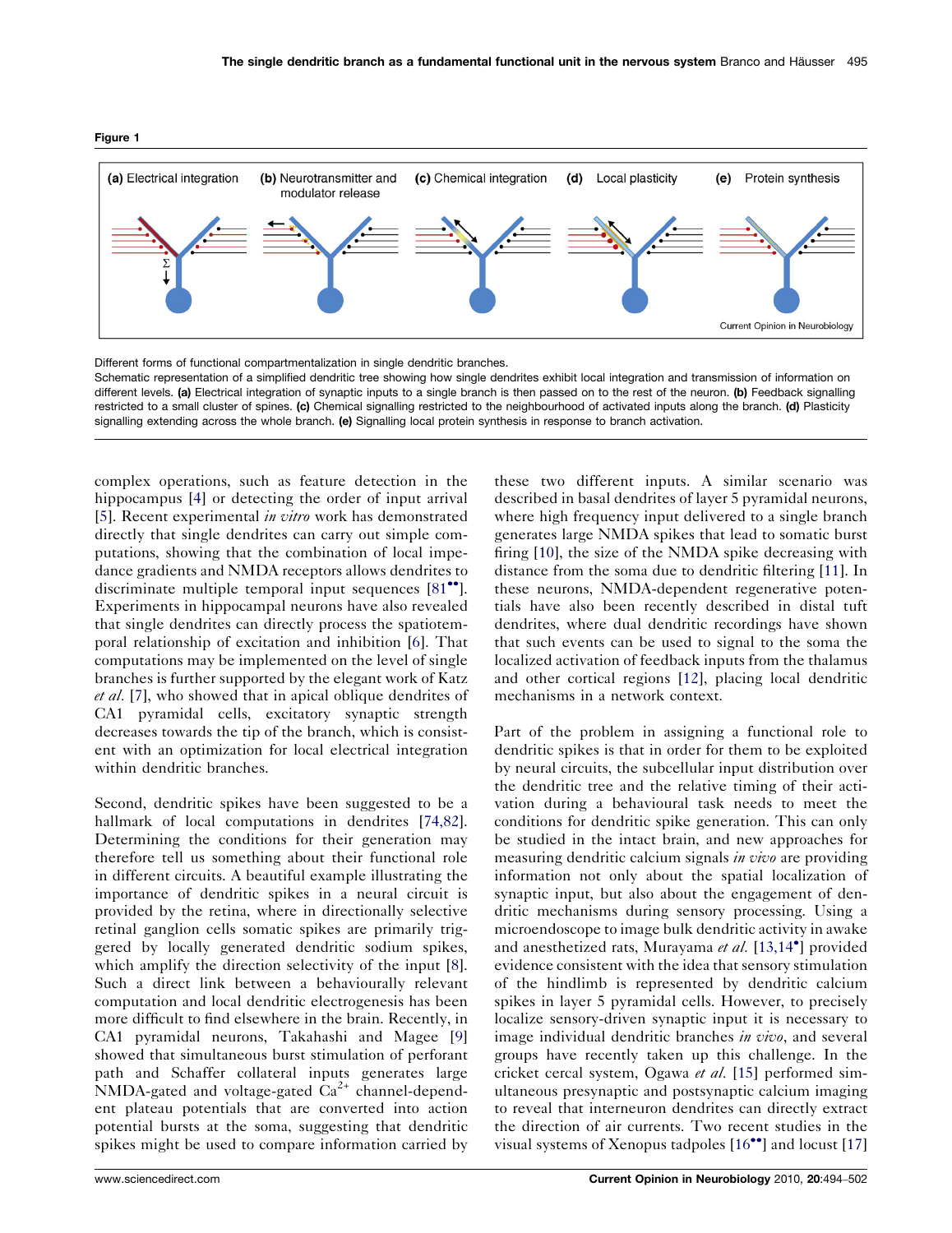indicate that in these circuits the subcellular topographical organization of sensory inputs favours dendritic computations. Finally, in the mouse visual cortex Jia et al. [\[18](#page-6-0)\*\*] found dendritic NMDA-dependent calcium hotspots driven by visual stimulation, showing that local dendritic non-linearities are engaged *in vivo*. While they did not find a direct relationship between orientation selectivity and the distribution of the dendritic calcium transients, these signals were measured while hyperpolarizing the soma, which decreases the probability of triggering dendritic spikes, and only a subset of all branches could be imaged. Nevertheless, such experiments represent a breakthrough in that they demonstrate that it is possible to map sensory input on the dendritic tree of a mammalian neuron, a prerequisite for understanding how single dendrites compute information.

# Local dendritic release of neurotransmitters and neuromodulators—retrograde signalling of postynaptic activity

The results of dendritic computations can be passed on to the soma, where they are integrated to produce a pattern of action potential firing and neurotransmitter release by the axon, thus transmitting the local computations to other partners in the network. However, even this output step can be performed by dendritic branches alone, bypassing the soma and axon. Dendrites can release either classical neurotransmitters such as glutamate and GABA [[19,20\]](#page-6-0), as well as neuromodulators like endocannabinoids and BDNF [[21\]](#page-6-0) that can act in a retrograde manner and in some cases activate autocrine receptors [\(Figure 1b](#page-1-0)). How does dendritic release work, how local can it be and what is it signalling to the presynaptic neuron?

Dendritic release of neurotransmitters is now well-established and appears to be a primarily calcium-dependent process that relies on vesicle exocytosis machinery. Recent work supports this view, with postsynaptic depolarization of Purkinje cells triggering SNARE-dependent dendritic release of glutamate [[22\]](#page-7-0) that can retrogradely activate presynaptic NMDARs in interneurons to increase GABA release, as well as calciumdependent dopamine release that leads to autocrine activation of mGluRs [\[23](#page-7-0)]. In substantia nigra dopamine neurons, calcium release from intracellular stores facilitates dendritic dopamine release [\[24](#page-7-0)], a process that can be regulated by stress hormones [\[25](#page-7-0)], and in the thalamus, interneurons in the lateral geniculate nucleus can provide feedforward inhibition to thalamo-cortical neurons via dendritic GABA release that follows activation of dendritic L-type calcium channels and calcium spikes [[26\]](#page-7-0).

While most of the studies on dendritic release of neurotransmitter have characterized release following global and widespread activation of the dendritic tree, the dependence on voltage-gated calcium channels and calcium entry suggests that neurotransmitter release

can in some cases be highly compartmentalized. Dendritic spikes can be restricted to single branches [\[2](#page-6-0)], and calcium diffusion can be even more limited [[27\]](#page-7-0), raising the possibility that local dendritic integration might be directly converted into a spatially confined output signal. Interestingly, in the mammalian olfactory bulb, Castro and Urban [[28\]](#page-7-0) have shown that subthreshold depolarizations delivered to the soma of mitral/tufted cells are capable of eliciting calcium transients and subsequent dendritic glutamate release in the apical dendrite, implying that similar depolarization levels restricted to a subset of the dendritic tree might achieve localized neurotransmitter release. More recently, an elegant study by Grimes et al. [\[29](#page-7-0)<sup>••</sup>] has provided evidence for subcompartmentalization of transmitter release in dendrites of A17 amacrine cells in the retina [\(Figure 2](#page-3-0)b). These dendrites provide direct feedback inhibition to rod bipolar cells, and within a single branch, activation of L-type calcium channels that supports GABA release is restricted to  $\sim$ 10  $\mu$ m, allowing fast synapse-specific and independent feedback, a process partially regulated by BK potassium channels [[30\]](#page-7-0).

Apart from neurotransmitters, dendrites are also capable of releasing a variety of neuromodulating substances. This has been described in response to different types of stimuli in almost every neuron type studied (see [[21\]](#page-6-0) for review), and the list continues to grow. For example, Best and Regehr have recently shown that dendrites of neurons in the inferior olive have 5-HT receptors that respond to endogenous serotonin by releasing endocannabinoids, which in turn act retrogradely on presynaptic CB1 receptors to decrease glutamate release probability [[31\]](#page-7-0). Also, in cultured hippocampal neurons, Matsuda et al. [\[32](#page-7-0)] used a GFP-pHluorin fused with BDNF to directly visualize full collapse of BDNF-containing dendritic vesicles in response to action potential backpropagation, a phenomenon that appears to be calcium-dependent and able to trigger phosphorylation of nCREB in nearby neurons [[33\]](#page-7-0). Similarly to dendritic neurotransmitter release, most studies have not directly addressed the spatial regulation of neuromodulator secretion. However, Branco et al. [\[34](#page-7-0)°] showed that dendritic depolarization negatively regulates presynaptic release probability, possibly via release of an (unknown) retrograde neuromodulator, and that this regulation is implemented at the level of single dendritic branches, as evidenced by the resulting spatial distribution of release probabilities over a dendritic tree. Thus, the current data seem to suggest that dendritic release can follow local integration and be spatially restricted, and that in most cases it provides a form of local and input-specific negative feedback regulation (see [\[35](#page-7-0)] for discussion).

# Local chemical integration: biochemical signalling within the branch

Synaptic input can initiate complex cellular events and be effectively converted into and integrated as a biochemical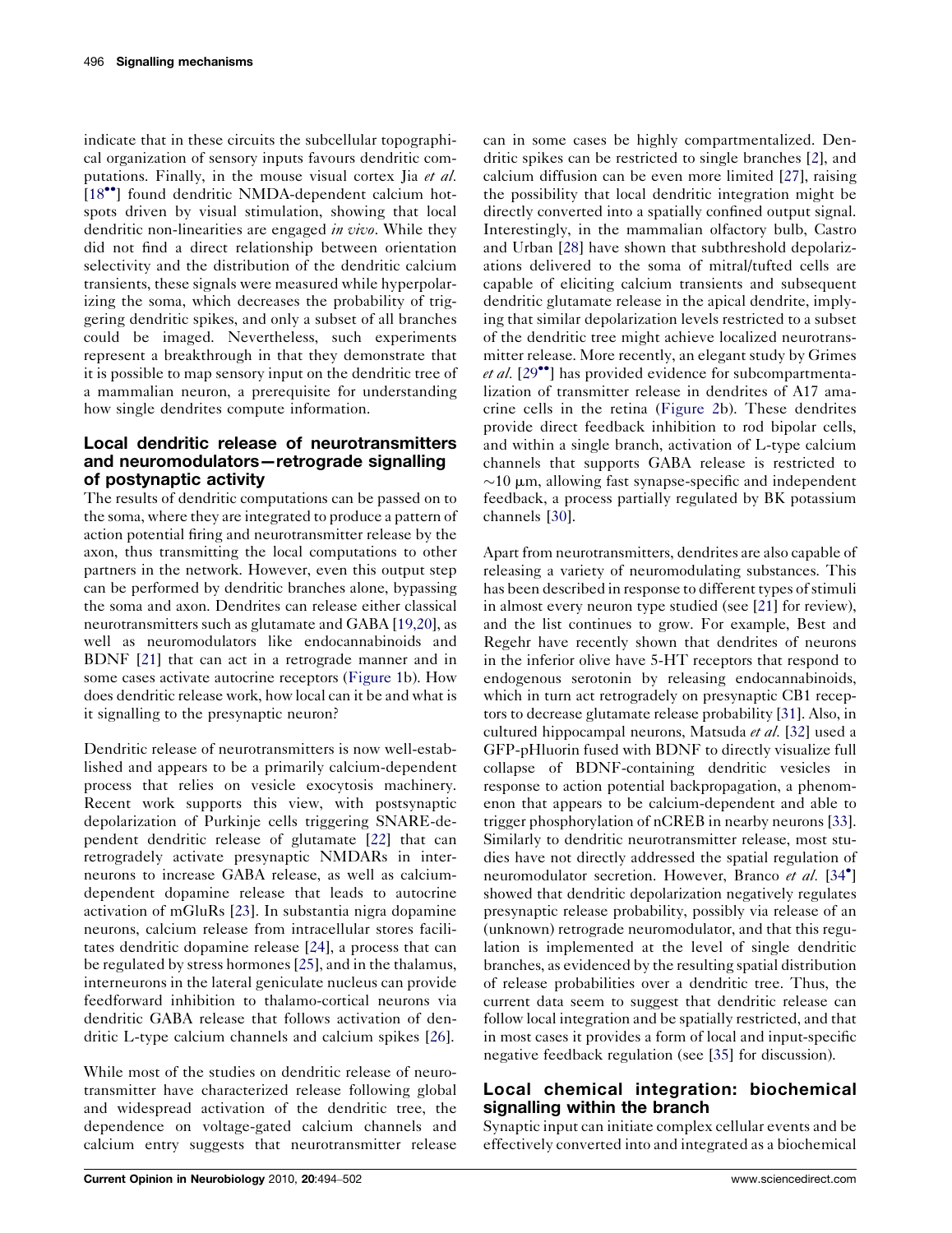

#### <span id="page-3-0"></span>Figure 2

Examples of local functional compartments in single dendrites.

Experimental data illustrating the different forms of functional compartmentalization in dendrites. (a) Double dendritic recording in apical dendritic branches of layer 5 pyramidal cells showing that NMDA spikes are restricted to the stimulated branch (from Ref. [\[12\]](#page-6-0)). (b) Local synaptic stimulation elicits a calcium transient in only the stimulated varicosity of an A17 amacrine cell dendrite, which leads to localized dendritic release of GABA (from Ref. [[29](#page-7-0)\*\*]). (c) Fluorescence lifetime imaging of a Ras activity reporter reveals that potentiation of a single spine produces spread of Ras activation along the dendritic branch (from Ref. [\[45](#page-7-0)\*]). (d) Delivering a theta-burst protocol to individual branches of CA1 pyramidal neurons results in potentiation of the coupling between the branch and the soma only in the stimulated branch (from Ref. [[39](#page-7-0)\*\*]). (e) In cultured hippocampal neurons, local protein synthesis at the dendrite maintains and regulates the homeostatic scaling of surface GluR1 receptors (from Ref. [[67](#page-8-0)]).

signal ([Figure 1c](#page-1-0)). A classic hallmark of this process is elevation of the local calcium concentration in the dendrite, with calcium either entering directly via the stimulated synapses or following activation of voltage-gated calcium channels, or a number of other possible second messenger pathways (see [[27\]](#page-7-0) for review). Calcium triggers a wide range of biochemical cascades, and the extent of its spatial spread depends on its source, the chemical pathways activated, as well as local geometry and calcium buffering [[27](#page-7-0)]. Recent work has taken advantage of techniques that permit high spatial resolution imaging and synaptic activation, such as simultaneous 2-photon calcium imaging and glutamate uncaging. While activation of single synapses in hippocampal pyramidal cells has been shown to give rise to calcium signals via NMDARs and VGCCs that can be restricted to the spine head [[36](#page-7-0)–38], it is also clear that spine calcium signals can invade the dendritic shaft. One major source of calcium entry and spread into dendrites is via VGCCs and NMDARs following dendritic spikes [[9,11,39](#page-6-0)<sup>••</sup>], which due to the strong voltage attenuation at branchpoints favours individual dendritic branches as a functional unit for calcium signalling. This link between local dendritic voltage and calcium elevation has been nicely demonstrated in Purkinje cells using simultaneous calcium and voltage-sensitive dye imaging [\[40\]](#page-7-0). Other sources of calcium can give rise to signals that do not spread throughout the entire dendritic branch, either because they represent diffusion from a small source, or their spread is actively restricted. In the hippocampus, spontaneous release from internal calcium stores in pyramidal

cells diffuses up to 10  $\mu$ m [\[41](#page-7-0)] and calcium entry following mGluR5 activation in interneurons is limited to  $\sim$ 15 µm [\[42](#page-7-0)]. In A17 amacrine cells, synaptic stimulation results in calcium transients that do not spread beyond  $\sim$ 10 µm due to the interaction between electrical propagation in these dendrites and the threshold for VGCC activation [\[29](#page-7-0)\*\*]. Compartmentalized sensory-evoked dendritic calcium signals have also been reported in response to visual stimulation in vivo, in the Xenopus tadpole  $[16^{\bullet\bullet}]$  $[16^{\bullet\bullet}]$  and in the mouse visual cortex  $[18^{\bullet\bullet}]$  $[18^{\bullet\bullet}]$ . NMDARs are involved in both cases, and while in the former study this seems to result from activation of several clustered synaptic inputs, in the latter the authors suggest that this follows activation of single synapses (though no direct evidence was provided to support this claim).

Other studies have analysed the compartmentalization of biochemical signals other than calcium. Rose *et al.* [\[43](#page-7-0)] used GFP-tagged CaMKII in cultured hippocampal neurons to show that localized glutamate puffing induces CaMKII translocation into dendritic spines, a process that was often seen to spread over the whole dendritic tree. Interestingly, CaMKII translocation requires NMDAR and VGCCs activation, and in their conditions calcium transients invaded all dendrites upon stimulation, suggesting that if the calcium signal is more localized as seen in other preparations, so will be CaMKII entry in spines. Such highly local biochemical compartmentalization has indeed been nicely demonstrated after LTP induction at single spines, where CaMKII activation was restricted to the stimulated sites [[44\]](#page-7-0). Another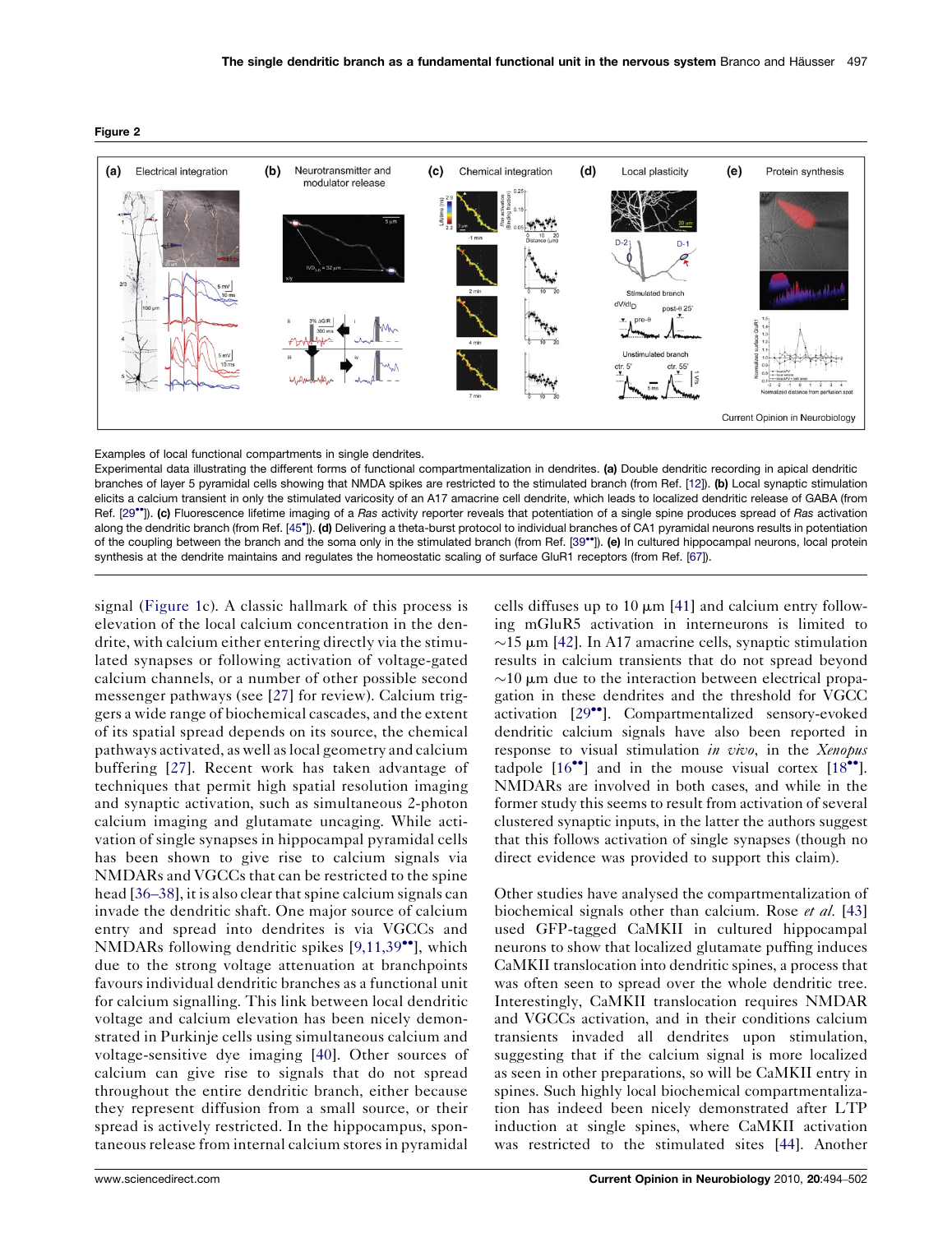beautiful example of compartmentalized chemical signalling in dendritic branches comes from the work of Harvey et al. [[45](#page-7-0)<sup>°</sup>], who engineered a genetically encoded FRET reporter of Ras GTPase activation, and used 2-photon lifetime fluorescence imaging and glutamate uncaging to reveal that calcium-dependent Ras activity diffuses locally along the branch up to  $10 \mu m$  ([Figure 2](#page-3-0)c). Biochemical signals can therefore spread from their site of origin to influence the immediate neighbourhood, which is typically limited to the activated branch. As it has been suggested for LTP, for example [\[46](#page-7-0)], this is likely to result in small segments of the dendritic tree having similar properties, suggesting that they act as a basic functional unit.

## Local plasticity—storage of local computations

Given the compartmentalization of biochemical signals within dendritic branches and their relationship with synaptic plasticity (especially for calcium), it is expected that single branches might also function as plasticity units [\(Figure 1](#page-1-0)d). This would imply that dendrites could be capable not only of performing individual computations, but also of locally storing them. One form of plasticity that was initially suggested to fulfil this prediction is plasticity of dendritic excitability, a phenomenon first demon-strated directly by Frick et al. [[47\]](#page-7-0) in CA1 pyramidal neurons. In this study, changes were restricted to the stimulated region, suggesting a local loop between excitability and plasticity implementation [\[2](#page-6-0)]. The actual restriction to single dendritic branches has now been convincingly demonstrated by recent work from the Magee lab. First, Losonczy et al. [\[39](#page-7-0)<sup>••</sup>] found that in hippocampal pyramidal neurons, the coupling between local dendritic sodium spikes and the soma is plastic, and that this coupling can be changed in a branch-specific manner by NMDA-dependent potassium channel regu-lation [\(Figure 2d](#page-3-0)). A follow-up study by Makara et al. [[48\]](#page-7-0) went a step further, and showed that this compartmentalized potentiation of branch excitability is linked to enriched environments, suggesting that it might play a role in learning and memory. Albeit on a much shorter time scale, Remy et al. [\[49](#page-7-0)] have also shown that the refractoriness of local dendritic sodium spikes can influence dendritic excitability of individual branches, providing them with a history-dependence of activity. More traditional forms of long-term plasticity in hippocampus have also been suggested to benefit from local compartmentalized interactions in dendritic branches. While LTP is usually considered to require backpropagation of action potentials, Hardie and Spruston [[50\]](#page-7-0) have shown that local synaptic depolarization as well as local dendritic spikes is more effective in eliciting LTP of inputs that are spatially close (see [\[51](#page-7-0)] for discussion). A similar scenario was suggested by Branco et al. [[34](#page-7-0)<sup>°</sup>] for homeostatic plasticity, where release probability appears to be retrogradely controlled by local dendritic depolarization with single branch specificity. The simultaneous operation of Hebbian plasticity and homeostatic changes at the branch level suggests that a single branch can exhibit the whole repertoire of operations required to act as an independent and stable plasticity unit (see [\[52](#page-7-0)] for discussion). More evidence for branch regulation of synaptic strength comes from elegant work in hippocampal neurons showing that Homer-1a, a protein involved in late-phase plasticity, enters spines only in dendritic branches that have been activated [[53\]](#page-7-0). Furthermore, the local balance between inhibitory and excitatory inputs that has previously been described [\[54](#page-7-0)] is maintained after LTP induction [[55](#page-7-0)], and dendrites that have been separated from the cell body can still develop L-LTP [[56\]](#page-7-0). As for calcium signalling, plasticity induction can also have a more restricted spread along dendritic branches, either directly linked to calcium diffusion itself [[40,42,46,57\]](#page-7-0), or to secretion of regulating factors [\[45,58\]](#page-7-0).

# Local translation in dendrites—changing local dendritic structure and function

In the classical perspective, translation from mRNA to proteins happens at the soma, and freshly synthesized proteins are then shipped out to the appropriate locations in the dendrites. However, over the past two decades it has been shown that the entire translational machinery – polyribosomes, enzymes and associated membranous cisterns – is also present in dendrites, and that mRNA can be trafficked to dendrites. There is now very compelling evidence that these dendritic mRNAs can be used for local synthesis of the encoded proteins [\[59,60\]](#page-8-0). Such local protein synthesis has been shown to be engaged by synaptic stimuli, playing a key role in the durable synaptic changes found during both long-term potentiation and depression [[61,62](#page-8-0)]. While one important consequence of local translation is increased speed of protein delivery to targets, another is the potential for conferring a high degree of compartmentalization to protein production and delivery. One means to achieve this would be via targeted delivery of mRNAs, such that different dendritic branches would have different mRNA populations. This possibility is supported by the observation of differential spatial distribution patterns for different mRNAs in Pur-kinje cell dendrites [[63\]](#page-8-0), as well as by the fact that  $Arc$ mRNA accumulation in dentate gyrus granule cells after perforant path stimulation is restricted to the dendritic region to which these inputs project [[64](#page-8-0)–66]. Another possibility is that the triggers of mRNA translation activation can be locally restricted. Given that changes in synaptic strength and dendritic excitability can be branch-specific and potentially depend on production of new proteins, it is conceivable that the same proteins are produced on-demand, at different rates in different branches. In fact, given the apparent synapse-specificity of some plasticity processes and the preferential localization of ribosomes at the base of dendritic spines, a popular hypothesis holds that this arrangement allows for synapse-specific delivery of synaptic proteins [[61](#page-8-0)],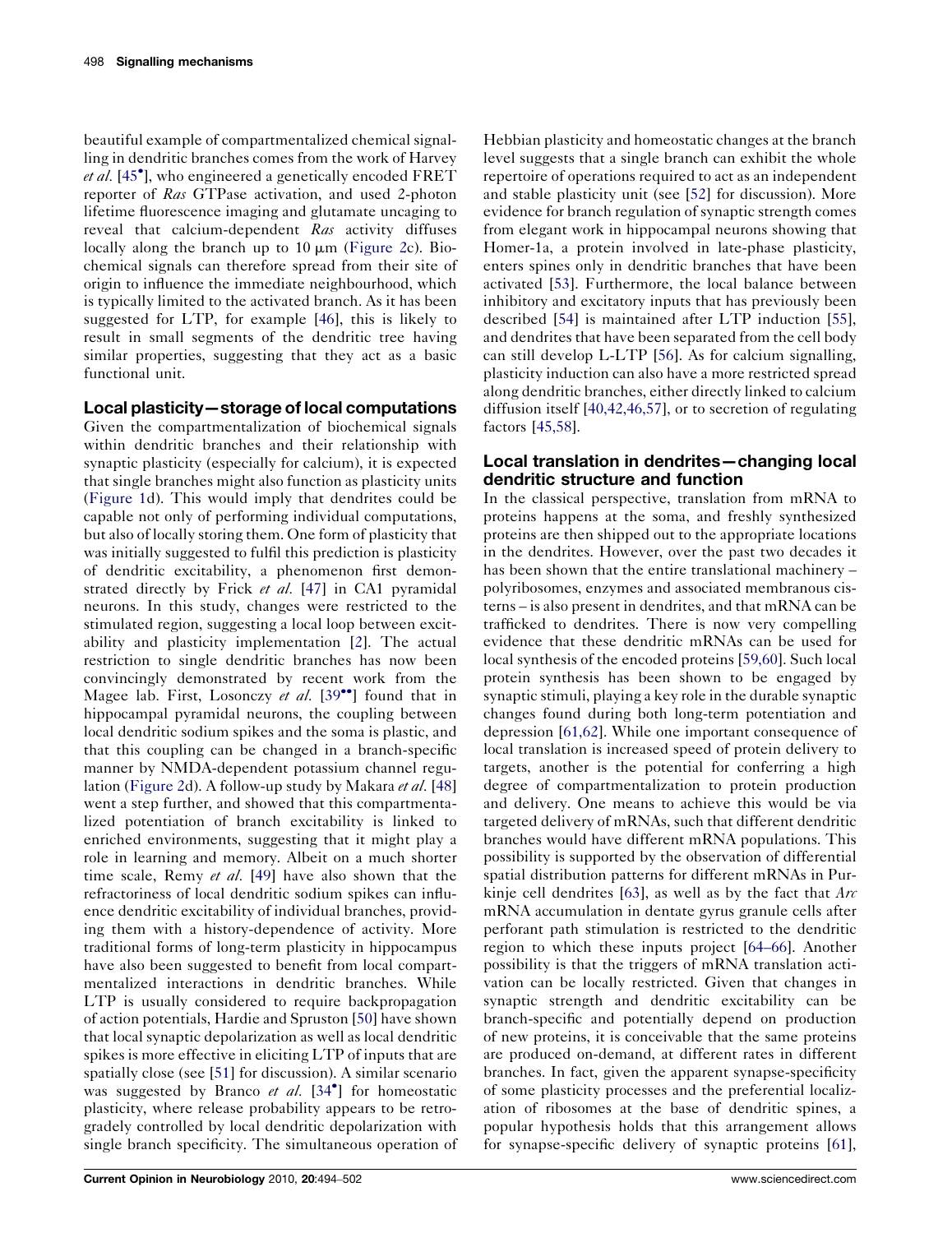<span id="page-5-0"></span>though this will depend on how translation activators and final products spread along the branch. Probably the most compelling evidence to support region-specific translation in dendrites comes from the work of Sutton et al. [\[67](#page-8-0)]. This study elegantly showed that the homeostatic increase in GluR2-lacking AMPARs that occurs in response to synaptic activity block is implemented via increased protein synthesis, which is only evident in areas of the dendrite exposed to NMDAR blockers [\(Figure 2](#page-3-0)e).

In addition, local translation in dendrites has been implicated in the regulation of dendritic morphology, both during development and during experience-dependent changes [\[61](#page-8-0)]. In developing neurons of the optic tectum in Xenopus tadpoles, Bestman and Cline [[68\]](#page-8-0) used 2 photon *in vivo* imaging to show that mRNA granules distributed throughout the developing dendritic tree locally regulate branch dynamics, suggesting a model where mRNA is released from the granules and changes local levels of proteins involved in dendritic growth. Similarly, in the Drosophila peripheral nervous system, the presence of a transcription repressor in developing processes is essential to the regulation of dendritic branching [\[69](#page-8-0)], and in hippocampal neurons, proteins present in mRNA granules control dendritic outgrowth during development as well as spine number in mature neurons [\[70,71\]](#page-8-0). One interesting aspect of such local control of dendritic growth is that a highly compartmentalized neuron will tend to grow in an even more compartmentalized way given that growth signals will automatically be kept local [\[72](#page-8-0)]. While global coordination of dendrite growth might be necessary, the potential for a positive feedback mechanism that locally directs

growth supports the view of dendritic branches as basic subcellular units that can act independently of each other.

### Conclusion

There is ample and growing evidence that dendritic branches can act as fundamental units of neuronal signalling. We have described how this argument is supported by the compartmentalization of various forms of signalling in dendrites – electrical, chemical, translational – on the scale of single branches. Such compartmentalization can arise simply by focal clustering of active synaptic input to the dendritic tree—which is easily achievable experimentally, but which has not yet been convincingly demonstrated with physiological patterns of synaptic input in vivo. Nevertheless, the physical structure of the dendritic tree itself can help ensure this compartmentalization: since electrical signals are attenuated at dendritic branchpoints, this helps keep them local; and all other types of signalling that flow from the original electrical signal will therefore also be compartmentalized. It will now be crucial to examine how these different levels and types of compartmentalization are engaged in the intact animal during behaviour. Addressing this will require imaging methods capable of resolving electrical, chemical and even translational events on the spatial scale of microns, in the awake animal. Preliminary results have shown that dendrites can be imaged in awake animals [[73\]](#page-8-0), suggesting that the necessary technical obstacles will soon be surmounted.

What are the functional implications of the view that the single dendritic branch is a fundamental unit of processing? First, it provides a massive increase in the computational power of the single neuron, which should



#### A new model of hierarchical parallel processing in dendritic trees.

(a) In the 'point neuron' representation, all inputs are integrated at the soma, with an output (red arrow) generated when somatic voltage crosses threshold. (b) In the two-layer network representation [[74](#page-8-0)], synaptic inputs are integrated locally in dendritic subunits, each of which computes the sum of its local inputs and applies a local thresholding nonlinearity (e.g. a dendritic spike). The results of multiple dendritic subunits are then summed at the soma, where the final decision to generate output is taken (red arrow, right). (c) Dendritic release of neurotransmitters and neuromodulators allows local integration in dendritic subunits to also be expressed as local output. Furthermore, there is bidirectional communication between individual subunits and between subunits and the soma. Figure modified from Ref. [[76\]](#page-8-0).

Figure 3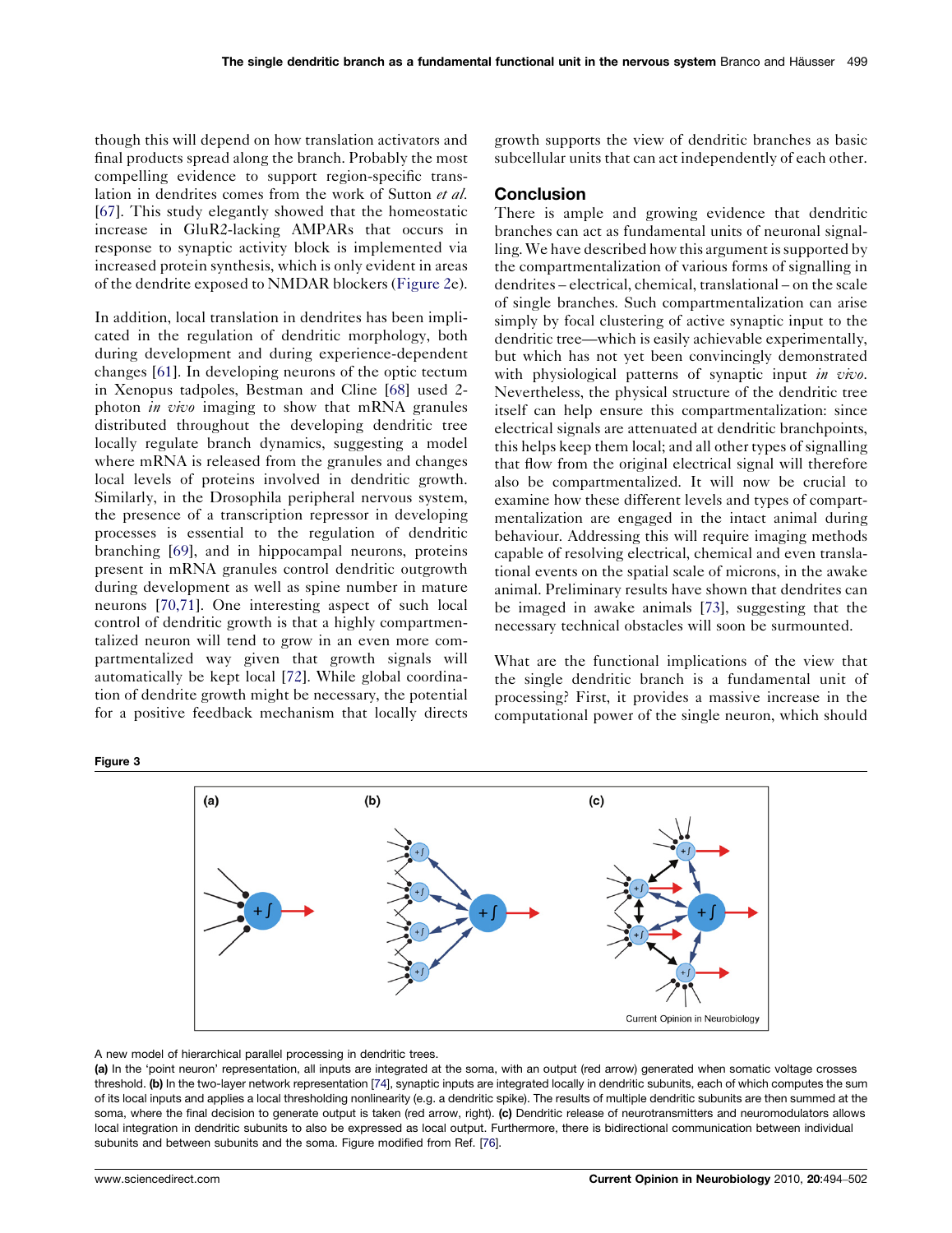<span id="page-6-0"></span>be proportional to the number of independent processing compartments it contains [[74,75](#page-8-0)]. It important to note however, that while this can provide advantages for many computational tasks, some computations demand low levels of voltage compartmentalization in the dendritic tree, as recently demonstrated for computations relying on interactions between oscillations in different dendrites of the same neuron [[78,79](#page-8-0)]. These tend to phase-lock after a period of time that depends on the electrotonic structure of the dendrites, suggesting that a single neuron might alternate between local and global processing depending on the integration timescale, and that different neurons might be tuned to different spatial computation scales [\[80](#page-8-0)<sup>°</sup>]. A second implication of the view of single branches as individual processing units is that it provides another challenge to Cajal's law of dynamic polarization: since dendrites can act as output structures, and can themselves influence signalling and computations in neighbouring dendrites (both further upstream from the soma as well as downstream towards the soma), this provides further evidence that flow of information can be bidirectional within the single neuron. Third, the ability of single branches to provide output signals via neurotransmitter/ modulator release means that a single neuron can acquire the function of an entire network of simple units, providing multiple parallel input–output compartments rather than all computations only being expressed via a single axonal output (see[Figure 3](#page-5-0); [\[76,77\]](#page-8-0)). Fourth, these results blur the classical distinction between dendrites and axons as receiving and transmitting elements (which is well-known to be ambiguous in insect neurons), underlining the importance of identifying the distinct molecular identities and determinants of these structures [20]. Finally, given that it is synaptic input that both drives and harnesses the functional specializations provided by each dendritic branch, this highlights the need to understand how the spatial organization of synaptic input to individual dendritic branches is managed, and how local homeostasis between excitatory and inhibitory synaptic inputs is achieved. The prospect that each dendritic branch may have its own unique 'personality', driven by and reflecting the special functional properties of its particular collection of synaptic inputs, should inspire anatomical and physiological work on targeting of circuits to dendrites over the next decade.

### Acknowledgements

We are grateful to Mickey London and Arnd Roth for helpful discussions and comments on the manuscript. We thank the Wellcome Trust, European Research Council and the Gatsby Charitable Foundation for support.

### References and recommended reading

Papers of particular interest, published within the annual period of review, have been highlighted as:

- of special interest
- •• of outstanding interest
- Ramon y Cajal S: Connections and comparative morphology of neurons.Histology of the Nervous System. Oxford Univeristy Press; 1995:83.
- 2. Sjostrom PJ, Rancz EA, Roth A, Hausser M: Dendritic excitability and synaptic plasticity. Physiol Rev 2008, 88:769-840
- 3. Spruston N: Pyramidal neurons: dendritic structure and synaptic integration. Nat Rev Neurosci 2008, 9:206-221.
- 4. Ujfalussy B, Kiss T, Erdi P: Parallel computational subunits in dentate granule cells generate multiple place fields. PLoS Comput Biol 2009, 5:e1000500.
- 5. Torben-Nielsen B, Stiefel KM: Systematic mapping between dendritic function and structure. Network 2009, 20:69-105.
- 6. Hao J, Wang XD, Dan Y, Poo MM, Zhang XH: An arithmetic rule for spatial summation of excitatory and inhibitory inputs in<br>pyramidal neurons. Proc Natl Acad Sci USA 2009, 106:21906-21911.
- 7. Katz Y, Menon V, Nicholson DA, Geinisman Y, Kath WL, Spruston N: Synapse distribution suggests a two-stage model of dendritic integration in CA1 pyramidal neurons. Neuron 2009, 63:171-177.
- 8. Oesch N, Euler T, Taylor WR: Direction-selective dendritic action potentials in rabbit retina. Neuron 2005, 47:739-750.
- 9. Takahashi H, Magee JC: Pathway interactions and synaptic plasticity in the dendritic tuft regions of CA1 pyramidal neurons. Neuron 2009, 62:102-111.
- 10. Polsky A, Mel B, Schiller J: Encoding and decoding bursts by NMDA spikes in basal dendrites of layer 5 pyramidal neurons. J Neurosci 2009, 29:11891-11903.
- 11. Major G, Polsky A, Denk W, Schiller J, Tank DW: Spatiotemporally graded NMDA spike/plateau potentials in basal dendrites of neocortical pyramidal neurons. J Neurophysiol 2008, 99:2584-2601.
- 12. Larkum ME, Nevian T, Sandler M, Polsky A, Schiller J: Synaptic integration in tuft dendrites of layer 5 pyramidal neurons: a new unifying principle. Science 2009, 325:756-760.
- 13. Murayama M, Larkum ME: Enhanced dendritic activity in awake rats. Proc Natl Acad Sci USA 2009, 106:20482-20486.
- 14. Murayama M, Perez-Garci E, Nevian T, Bock T, Senn W,
- -Larkum ME: Dendritic encoding of sensory stimuli controlled by deep cortical interneurons. Nature 2009, 457:1137-1141.

By imaging calcium activity with a new fibre-optic method in apical dendrites of layer 5 pyramidal cells in vivo in awake and anaesthetized rats, this study reports that sensory stimulation is encoded by the dendritic calcium response in a graded manner.

- 15. Ogawa H, Cummins GI, Jacobs GA, Oka K: Dendritic design implements algorithm for synaptic extraction of sensory information. J Neurosci 2008, 28:4592-4603.
- 16. Bollmann JH, Engert F: Subcellular topography of visually  $\bullet \bullet$ driven dendritic activity in the vertebrate visual system. Neuron 2009, 61:895-905.
- 17. Peron SP, Jones PW, Gabbiani F: Precise subcellular input retinotopy and its computational consequences in an identified visual interneuron. Neuron 2009, 63:830-842.
- 18. Jia H, Rochefort NL, Chen X, Konnerth A: Dendritic organization
- -of sensory input to cortical neurons in vivo. Nature 2010, 464:1307-1312.

This paper and Ref. [16\*\*] combine in vivo dendritic 2-photon calcium imaging and visual stimulation of neurons in two different systems: the optic tectum in the Xenopus tadpoles (Ref. [16\*\*]) and the mouse visual cortex (Ref. [18\*\*]). They demonstrate for the first time that different regions within a dendritic tree are tuned to different stimulus features. Such experiments are a crucial step towards showing that different dendritic compartments can act as independent units of sensory processing.

- 19. Ludwig M, Pittman QJ: Talking back: dendritic neurotransmitter release. Trends Neurosci 2003, 26:255-261.
- 20. Margrie TW, Urban N: Dendrites as transmitters. In Dendrites, edn 2. Edited by Stuart G, Spruston N, Hausser M.Oxford University Press; 2008.
- 21. Regehr WG, Carey MR, Best AR: Activity-dependent regulation of synapses by retrograde messengers. Neuron 2009, 63:154-170.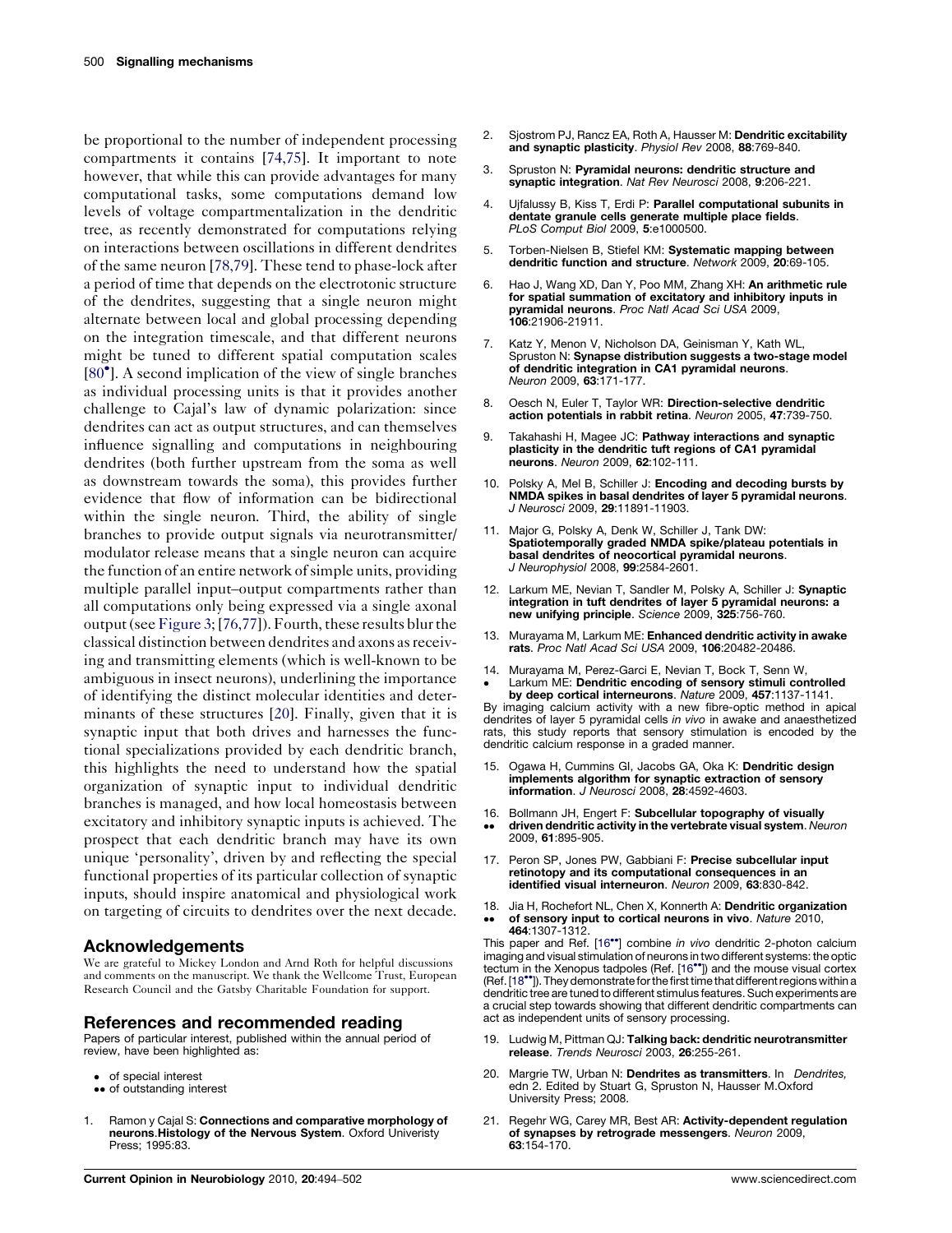- <span id="page-7-0"></span>22. Duquid IC, Pankratov Y, Moss GW, Smart TG: Somatodendritic release of glutamate regulates synaptic inhibition in cerebellar Purkinje cells via autocrine mGluR1 activation. J Neurosci 2007, 27:12464-12474.
- 23. Kim YS, Shin JH, Hall FS, Linden DJ: Dopamine signaling is required for depolarization-induced slow current in cerebellar Purkinje cells. J Neurosci 2009, 29:8530-8538.
- 24. Patel JC, Witkovsky P, Avshalumov MV, Rice ME: Mobilization of calcium from intracellular stores facilitates somatodendritic dopamine release. J Neurosci 2009, 29:6568-6579.
- 25. Kim Y, Park MK, Chung S: Regulation of somatodendritic dopamine release by corticotropin-releasing factor via the inhibition of voltage-operated Ca2+ channels. Neurosci Lett 2009, 465:31-35.
- 26. Acuna-Goycolea C, Brenowitz SD, Regehr WG: Active dendritic conductances dynamically regulate GABA release from thalamic interneurons. Neuron 2008, 57:420-431.
- 27. Helmchen F: Biochemical compartmentalization in dendrites. In Dendrites, edn 2. Edited by Stuart G, Spruston N, Hausser M.Oxford University Press; 2008:251-285.
- 28. Castro JB, Urban NN: Subthreshold glutamate release from mitral cell dendrites. J Neurosci 2009, 29:7023-7030.
- 29. Grimes WN, Zhang J, Graydon CW, Kachar B, Diamond JS:
- $\bullet$ -Retinal parallel processors: more than 100 independent microcircuits operate within a single interneuron. Neuron 2010, 65:873-885.

This paper combines electrophysiological recordings, calcium imaging and modeling to provide a beautiful example of compartmentalized dendritic processing, whereby a single amacrine cell in the retina can provide independent feedback inhibition to hundreds of bipolar cells.

- 30. Grimes WN, Li W, Chavez AE, Diamond JS: BK channels modulate pre- and postsynaptic signaling at reciprocal synapses in retina. Nat Neurosci 2009, 12:585-592.
- 31. Best AR, Regehr WG: Serotonin evokes endocannabinoid release and retrogradely suppresses excitatory synapses. J Neurosci 2008, 28:6508-6515.
- 32. Matsuda N, Lu H, Fukata Y, Noritake J, Gao H, Mukherjee S, Nemoto T, Fukata M, Poo MM: Differential activity-dependent secretion of brain-derived neurotrophic factor from axon and dendrite. J Neurosci 2009, 29:14185-14198.
- 33. Kuczewski N, Porcher C, Ferrand N, Fiorentino H, Pellegrino C, Kolarow R, Lessmann V, Medina I, Gaiarsa JL: Backpropagating action potentials trigger dendritic release of BDNF during spontaneous network activity. J Neurosci 2008, 28:7013-7023.
- 34. Branco T, Staras K, Darcy KJ, Goda Y: Local dendritic activity  $\bullet$ sets release probability at hippocampal synapses. Neuron 2008, 59:475-485.

A combination of electrophysiology, fluorescence imaging and electron microscopy shows that single dendritic branches of hippocampal neurons individually regulate the release probabilty of their inputs to maintain local synaptic homeostasis.

- 35. Branco T, Staras K: The probability of neurotransmitter release: variability and feedback control at single synapses. Nat Rev Neurosci 2009, 10:373-383.
- 36. Grunditz A, Holbro N, Tian L, Zuo Y, Oertner TG: Spine neck plasticity controls postsynaptic calcium signals through electrical compartmentalization. J Neurosci 2008, 28:13457-13466.
- 37. Bloodgood BL, Giessel AJ, Sabatini BL: Biphasic synaptic Ca influx arising from compartmentalized electrical signals in dendritic spines. PLoS Biol 2009, 7:e1000190.
- 38. Keller DX, Franks KM, Bartol TM Jr, Sejnowski TJ: Calmodulin activation by calcium transients in the postsynaptic density of dendritic spines. PLoS One 2008, 3:e2045.
- 39. Losonczy A, Makara JK, Magee JC: **Compartmentalized**
- $\bullet$ dendritic plasticity and input feature storage in neurons. Nature 2008, 452:436-441.

This study shows convincingly for the first time that single dendritic branches can represent independent units of intrinsic plasticity. Using 2-photon glutamate uncaging in hippocampal pyramidal cells, the authors show that a theta-burst plasticity protocol durably increases the coupling between local dendritic spikes and the soma in a branchspecific manner.

- 40. Canepari M, Vogt KE: Dendritic spike saturation of endogenous calcium buffer and induction of postsynaptic cerebellar LTP. PLoS One 2008, 3:e4011.
- 41. Manita S, Ross WN: Synaptic activation and membrane potential changes modulate the frequency of spontaneous elementary Ca2+ release events in the dendrites of pyramidal neurons. J Neurosci 2009, 29:7833-7845.
- 42. Topolnik L, Chamberland S, Pelletier JG, Ran I, Lacaille JC: Activity-dependent compartmentalized regulation of dendritic Ca2+ signaling in hippocampal interneurons. J Neurosci 2009, 29:4658-4663.
- 43. Rose J, Jin SX, Craig AM: Heterosynaptic molecular dynamics: locally induced propagating synaptic accumulation of CaM kinase II. Neuron 2009, 61:351-358.
- 44. Lee SJ, Escobedo-Lozoya Y, Szatmari EM, Yasuda R: Activation of CaMKII in single dendritic spines during long-term potentiation. Nature 2009, 458:299-304.
- 45. Harvey CD, Yasuda R, Zhong H, Svoboda K: The spread of Ras activity triggered by activation of a single dendritic spine. Science 2008, 321:136-140.

By using fluorescence lifetime imaging to monitor a genetically encoded reporter of Ras activity, the authors show that inducing plasticity at a single spine with 2-photon glutamate uncaging leads to Ras activation that spreads over 10  $\mu$ m along the dendritic branch.

- 46. Harvey CD, Svoboda K: Locally dynamic synaptic learning **rules in pyramidal neuron dendrites**. *Nature* 2007,<br>**450**:1195-1200.
- 47. Frick A, Magee J, Johnston D: LTP is accompanied by an enhanced local excitability of pyramidal neuron dendrites. Nat Neurosci 2004, 7:126-135.
- 48. Makara JK, Losonczy A, Wen Q, Magee JC: Experiencedependent compartmentalized dendritic plasticity in rat hippocampal CA1 pyramidal neurons. Nat Neurosci 2009, 12:1485-1487.
- 49. Remy S, Csicsvari J, Beck H: Activity-dependent control of neuronal output by local and global dendritic spike attenuation. Neuron 2009, 61:906-916.
- 50. Hardie J, Spruston N: Synaptic depolarization is more effective than back-propagating action potentials during induction of associative long-term potentiation in hippocampal pyramidal neurons. J Neurosci 2009, 29:3233-3241.
- 51. Lisman J, Spruston N: Postsynaptic depolarization requirements for LTP and LTD: a critique of spike timingdependent plasticity. Nat Neurosci 2005, 8:839-841.
- 52. Rabinowitch I, Segev I: Two opposing plasticity mechanisms<br>pulling a single synapse. Trends Neurosci 2008, 31:377-383.
- 53. Okada D, Ozawa F, Inokuchi K: Input-specific spine entry of soma-derived Vesl-1S protein conforms to synaptic tagging. Science 2009, 324:904-909.
- 54. Liu G: Local structural balance and functional interaction of excitatory and inhibitory synapses in hippocampal dendrites. Nat Neurosci 2004, 7:373-379.
- 55. Bourne JN, Harris KM: Coordination of size and number of excitatory and inhibitory synapses results in a balanced structural plasticity along mature hippocampal CA1 dendrites during LTP. Hippocampus 2010.
- 56. Villers A, Godaux E, Ris L: Late phase of L-LTP elicited in isolated CA1 dendrites cannot be transferred by synaptic capture. Neuroreport 2010, 21:210-215.
- 57. Hildebrand ME, Isope P, Miyazaki T, Nakaya T, Garcia E, Feltz A, Schneider T, Hescheler J, Kano M, Sakimura K et al.: Functional coupling between mGluR1 and Cav3.1 T-type calcium channels contributes to parallel fiber-induced fast calcium